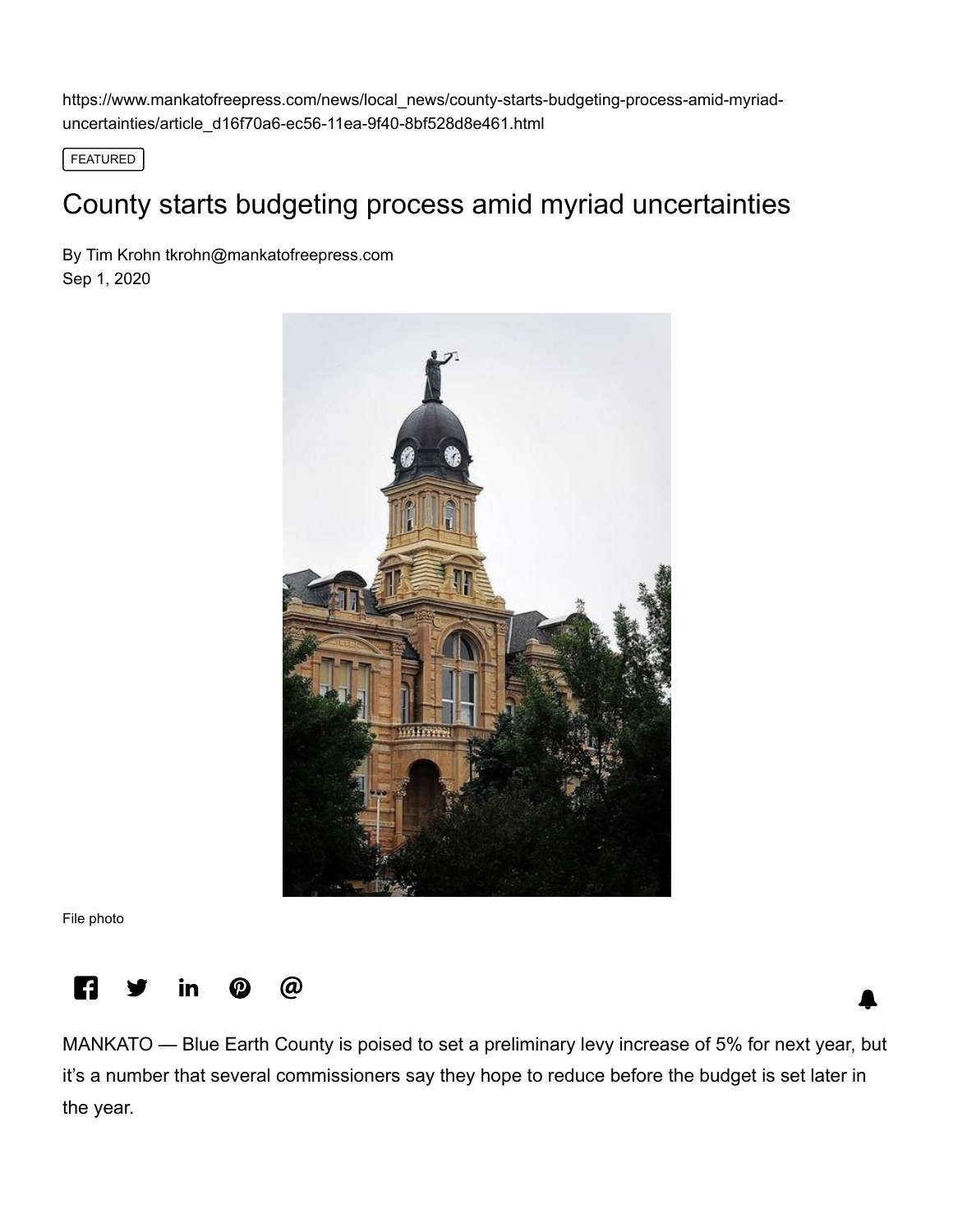"There are a lot of moving parts," Commissioner Colleen Landkamer said of the uncertainty of local property tax collections, state funding cuts and other revenue uncertainty because of the coronavirus pandemic.

The commissioners and County Administrator Bob Meyer had a wide-ranging discussion about potential scenarios during a work session Tuesday, including whether to ease back from the total hiring freeze that is in place and whether the county will be able to continue supporting a variety of community groups and organizations at the same level as in the past.

Meyer said the extent of the financial pain won't be known for some time, but he was certain of one thing: "There are signs down the road that things will be tougher than they are now."

He presented a budget scenario that showed a potential \$1.8 million shortfall in the county's proposed 2021 budget of about \$108 million. That possible deficit could be dealt with in a variety of ways, including using reserves.

But he said decisions made by the Legislature and governor when they begin their budget-cutting process will weigh heavily on what the county faces next year and into 2022.

"We know the state budget deficit is significant. When that will show up on the local level is unknown." Meyer said reductions in state aid to local governments could start hitting as early as the first half of 2021 or in the last half.

Landkamer noted the state Human Services Department already announced it will be slashing spending to start shoring up its shortfall. Human Services is one of the



Bob Meyer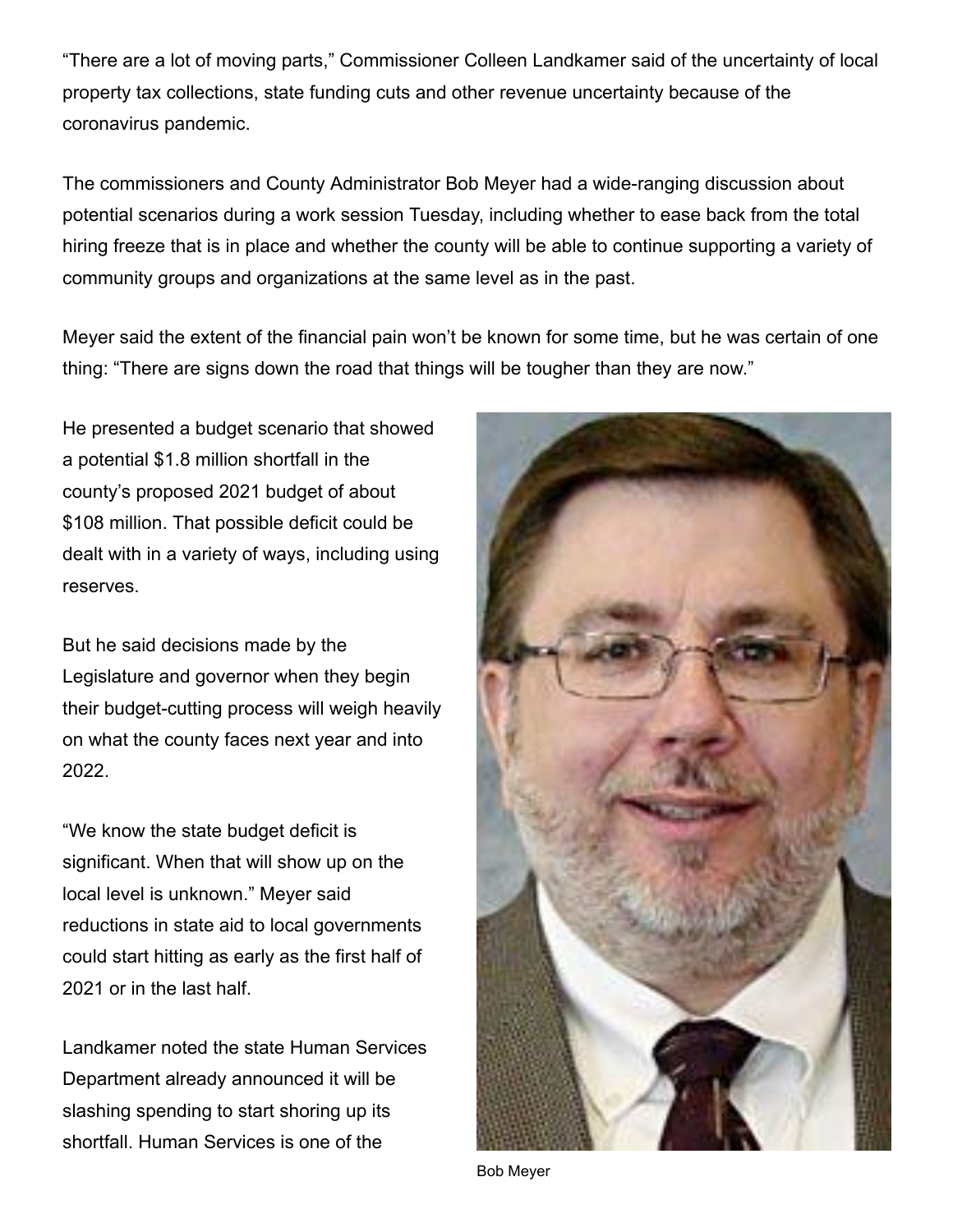largest pieces of what counties do. Meyer said that so far the state Human Service cuts seem to be aimed at state level services not locally operated programs. The Free Press

The board also discussed whether to keep in place a hard hiring freeze that was implemented at the start of the pandemic.

"This calendar year hasn't been quite as bad as I thought back in March and April when we implemented that hiring freeze," Meyer said. "I'm hearing from some of our departments that are really struggling with handling workloads."

There are 10 open positions in the county, which has so far saved about \$270,000. The county has saved another \$135,000 through furloughs.

Several commissioners said they were comfortable loosening the hiring freeze to fill positions identified as most needed. Meyer said he would meet with department heads to prioritize hiring for some of the positions.

The board also talked about the roughly \$300,000 the county contributes to a variety of community organizations, from Farmamerica in rural Waseca and Greater Mankato Growth to the Humane Society and Historical Society. Several said they didn't necessarily want to pull support completely from any group but said they would be willing to look at keeping the total spending even but reshuffling the amount of support.

In particular, commissioners said they'd like to find a way to get more money to Partners for Affordable Housing to help them in combating homelessness. The county currently gives the group \$15,000.

Meyer said he will present a resolution to the board later this month to approve a preliminary 2021 levy increase of 5%. Local governments are required to set a preliminary levy by the end of September. They can then lower but not increase it before setting a final budget at the end of the year.

Meyer said that a 5% levy increase would increase property taxes \$52 on a home valued at \$212,000, which is the average value of homes in the county.